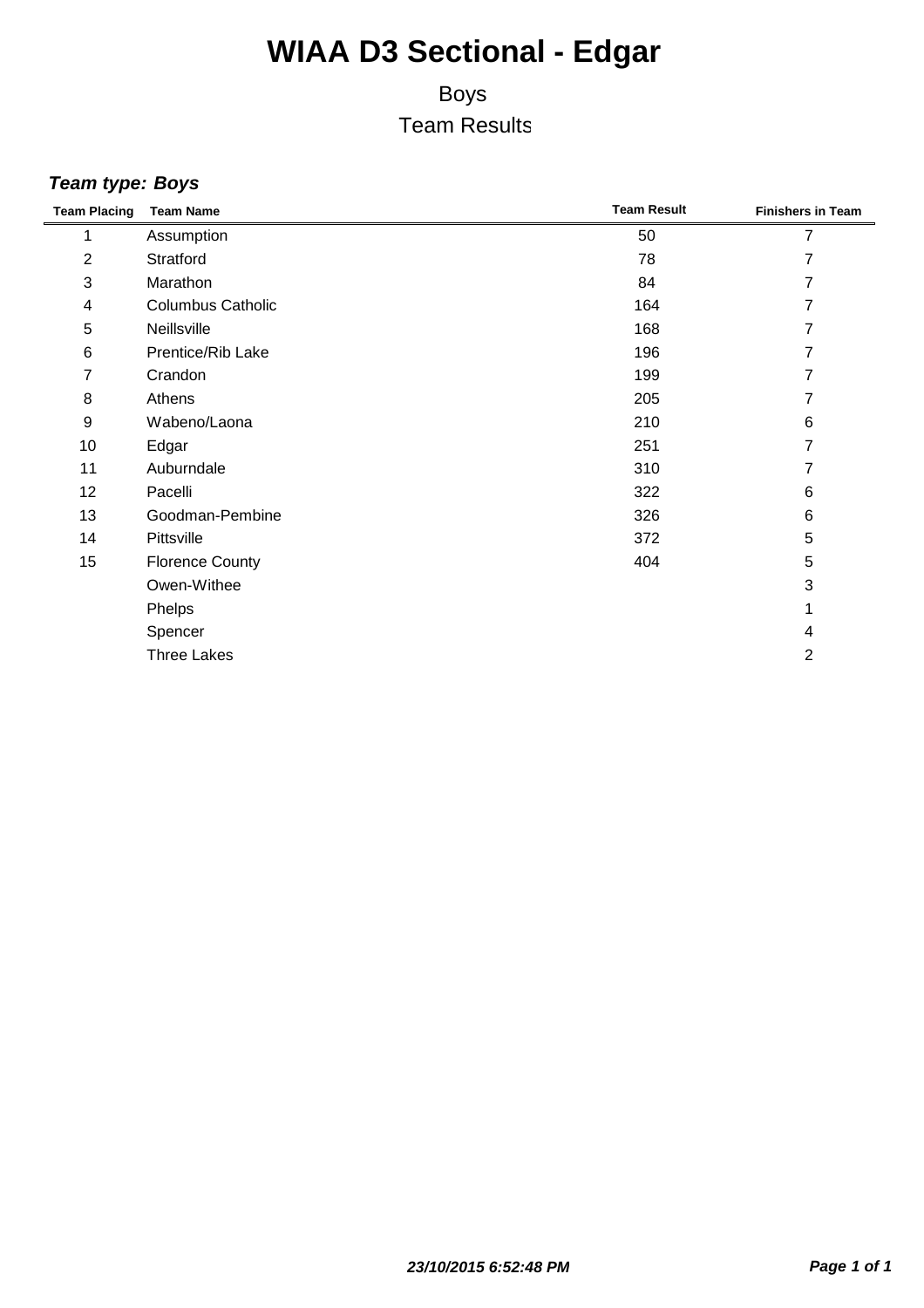#### Boys

Overall Results :

Boys

| Pos | No  | Name                    | School                   | Year      | Time       | Team<br><b>Position</b> | Team<br><b>Points</b> | Pace         |
|-----|-----|-------------------------|--------------------------|-----------|------------|-------------------------|-----------------------|--------------|
| 1   | 49  | Connor Dolan            | Assumption               | <b>JR</b> | 00:16:39.0 | 1                       | 1                     | $5:22$ min/m |
| 2   | 60  | Josh Langteau           | Athens                   | <b>JR</b> | 00:16:44.0 | 1                       | 2                     | $5:23$ min/m |
| 3   | 173 | Thomas Basala           | Pacelli                  | <b>SO</b> | 00:16:55.0 | 1                       | 3                     | $5:27$ min/m |
| 4   | 143 | Xavier Lechleitner      | Marathon                 | <b>SR</b> | 00:17:14.0 | 1                       | 4                     | $5:33$ min/m |
| 5   | 139 | Jordan Balz             | Marathon                 | <b>SR</b> | 00:17:24.0 | $\mathbf{2}$            | 5                     | $5:36$ min/m |
| 6   | 105 | <b>Tanner Moris</b>     | Crandon                  | <b>JR</b> | 00:17:26.0 | 1                       | 6                     | $5:37$ min/m |
| 7   | 224 | John Geissinger         | Stratford                | <b>SR</b> | 00:17:27.0 | 1                       | 7                     | $5:37$ min/m |
| 8   | 201 | Donald Dums             | Prentice/Rib Lake        | <b>JR</b> | 00:17:31.0 | 1                       | 8                     | $5:38$ min/m |
| 9   | 52  | Antony Keuntjes         | Assumption               | <b>JR</b> | 00:17:36.0 | $\mathbf{2}$            | 9                     | $5:40$ min/m |
| 10  | 246 | Ty Heuer                | Wabeno/Laona             | <b>JR</b> | 00:17:37.0 | 1                       | 10                    | $5:40$ min/m |
| 11  | 50  | Seamus Dolan            | Assumption               | <b>SR</b> | 00:17:38.0 | 3                       | 11                    | $5:41$ min/m |
| 12  | 227 | Lucas Heidmann          | Stratford                | <b>JR</b> | 00:17:42.0 | $\mathbf{2}$            | 12                    | $5:42$ min/m |
| 13  | 51  | Sean Dolan              | Assumption               | <b>FR</b> | 00:17:48.0 | 4                       | 13                    | $5:44$ min/m |
| 14  | 104 | <b>Bradley Mihalko</b>  | Crandon                  | <b>JR</b> | 00:17:49.0 | $\mathbf{2}$            | 14                    | $5:44$ min/m |
| 15  | 229 | Cade Lehman             | Stratford                | <b>JR</b> | 00:17:50.0 | 3                       | 15                    | $5:45$ min/m |
| 16  | 54  | <b>Nicholas Smits</b>   | Assumption               | <b>FR</b> | 00:17:51.0 | 5                       | 16                    | $5:45$ min/m |
| 17  | 73  | <b>Carver Empey</b>     | Auburndale               | SO        | 00:17:53.0 | 1                       | 17                    | $5:45$ min/m |
| 18  | 90  | <b>Leonard Steinert</b> | <b>Columbus Catholic</b> | JR        | 00:17:54.0 | 1                       | 18                    | $5:46$ min/m |
| 19  | 53  | Theo Kobza              | Assumption               | <b>JR</b> | 00:17:59.0 | 6                       | 19                    | $5:48$ min/m |
| 20  | 226 | Josh Guyer              | Stratford                | <b>FR</b> | 00:18:01.0 | 4                       | 20                    | $5:48$ min/m |
| 21  | 142 | Joe Kraimer             | Marathon                 | <b>FR</b> | 00:18:03.0 | 3                       | 21                    | $5:49$ min/m |
| 22  | 144 | Evan Pilgrim            | Marathon                 | SO        | 00:18:14.0 | 4                       | 22                    | $5:52$ min/m |
| 23  | 64  | Cody Simonson           | Athens                   | <b>SR</b> | 00:18:16.0 | $\mathbf{2}$            | 23                    | $5:53$ min/m |
| 24  | 230 | Christopher Zuelke      | Stratford                | <b>JR</b> | 00:18:19.0 | 5                       | 24                    | $5:54$ min/m |
| 25  | 156 | Elijah Eisfeldt         | Neillsville              | <b>SR</b> | 00:18:20.0 | 1                       | 25                    | $5:54$ min/m |
| 26  | 190 | Jesse Poppy             | Pittsville               | <b>SR</b> | 00:18:21.0 | 1                       | 26                    | $5:55$ min/m |
| 27  | 228 | Paul Huther             | Stratford                | FR        | 00:18:22.0 | 6                       | 27                    | $5:55$ min/m |
| 28  | 114 | Nick Koller             | Edgar                    | JR        | 00:18:25.0 | 1                       | 28                    | $5:56$ min/m |
| 29  | 85  | <b>Benny Frericks</b>   | Columbus Catholic        | JR        | 00:18:26.0 | 2                       | 29                    | 5:56 min/m   |
| 30  | 159 | Jacob Walter            | Neillsville              | SR        | 00:18:27.0 | 2                       | 30                    | $5:57$ min/m |
| 31  | 130 | Rory Massey             | Goodman-Pembine          | SR        | 00:18:30.0 | 1                       | 31                    | $5:58$ min/m |
| 32  | 140 | Silas Beranek           | Marathon                 | SO        | 00:18:33.0 | 5                       | 32                    | $5:58$ min/m |
| 33  | 243 | Cooper Chrisman         | Wabeno/Laona             | <b>JR</b> | 00:18:37.0 | 2                       | 33                    | $6:00$ min/m |
| 34  | 88  | Peyton Nystrom          | <b>Columbus Catholic</b> | SO        | 00:18:41.0 | 3                       | 34                    | $6:01$ min/m |
| 35  | 127 | Elisha Heath            | Goodman-Pembine          | SO        | 00:18:43.0 | 2                       | 35                    | $6:02$ min/m |
| 36  | 158 | Logan Matson            | Neillsville              | SO        | 00:18:43.0 | 3                       | 36                    | $6:02$ min/m |
| 37  | 87  | Jeremiah Giles          | Columbus Catholic        | SO        | 00:18:48.0 | 4                       | 37                    | $6:03$ min/m |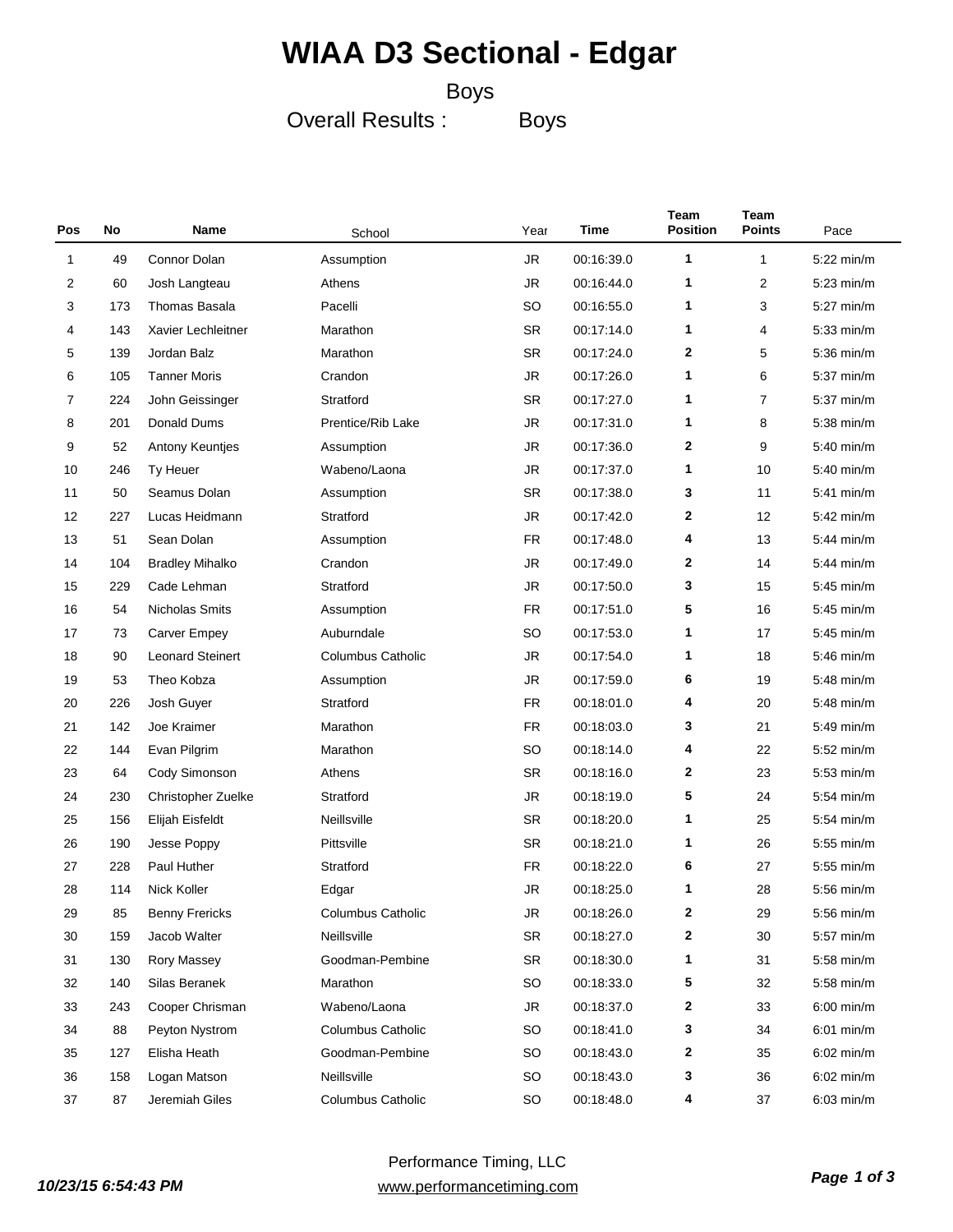#### Boys

Overall Results :

Boys

| Pos | No  | Name                      | School                   | Year      | Time       | Team<br><b>Position</b> | Team<br><b>Points</b> | Pace         |
|-----|-----|---------------------------|--------------------------|-----------|------------|-------------------------|-----------------------|--------------|
| 38  | 153 | Joey Anason               | Neillsville              | <b>FR</b> | 00:18:48.0 | 4                       | 38                    | $6:03$ min/m |
| 39  | 155 | Dominic Bibeau            | Neillsville              | <b>SO</b> | 00:18:49.0 | 5                       | 39                    | $6:03$ min/m |
| 40  | 202 | <b>Troy Komarek</b>       | Prentice/Rib Lake        | <b>SR</b> | 00:18:57.0 | 2                       | 40                    | $6:06$ min/m |
| 41  | 176 | <b>Trevor Frane</b>       | Pacelli                  | <b>FR</b> | 00:18:58.0 | 2                       | 41                    | $6:07$ min/m |
| 42  | 145 | Carson Seehafer           | Marathon                 | <b>SR</b> | 00:19:00.0 | 6                       | 42                    | $6:07$ min/m |
| 43  | 225 | <b>Isaac Guyer</b>        | Stratford                | <b>JR</b> | 00:19:11.0 | 7                       | 43                    | $6:11$ min/m |
| 44  | 244 | Zach Dinkelman            | Wabeno/Laona             | <b>SR</b> | 00:19:12.0 | 3                       | 44                    | $6:11$ min/m |
| 45  | 103 | <b>Tanner Marvin</b>      | Crandon                  | <b>SO</b> | 00:19:12.0 | 3                       | 45                    | $6:11$ min/m |
| 46  | 89  | Leo Pittsley              | <b>Columbus Catholic</b> | <b>JR</b> | 00:19:16.0 | 5                       | 46                    | $6:12$ min/m |
| 47  | 205 | Josh Probst               | Prentice/Rib Lake        | SO        | 00:19:17.0 | 3                       | 47                    | $6:12$ min/m |
| 48  | 119 | Martin Sahettchiev        | Edgar                    | <b>SR</b> | 00:19:18.0 | 2                       | 48                    | $6:13$ min/m |
| 49  | 203 | Damon Lueck               | Prentice/Rib Lake        | <b>SR</b> | 00:19:22.0 | 4                       | 49                    | $6:14$ min/m |
| 50  | 141 | Nathan Franke             | Marathon                 | SO        | 00:19:24.0 | 7                       | 50                    | $6:15$ min/m |
| 51  | 91  | Zac Gotz                  | <b>Columbus Catholic</b> | JR        | 00:19:26.0 | 6                       | 51                    | $6:16$ min/m |
| 52  | 200 | Adam Dums                 | Prentice/Rib Lake        | <b>SO</b> | 00:19:28.0 | 5                       | 52                    | $6:16$ min/m |
| 53  | 65  | Nathan Wheatley           | Athens                   | <b>SO</b> | 00:19:29.0 | 3                       | 53                    | $6:16$ min/m |
| 54  | 199 | Aidan Anderson            | Prentice/Rib Lake        | <b>SO</b> | 00:19:32.0 | 6                       | 54                    | $6:17$ min/m |
| 55  | 215 | <b>Robert Pilz</b>        | Spencer                  | <b>SR</b> | 00:19:32.0 | 1                       | < 5                   | $6:17$ min/m |
| 56  | 116 | <b>Justin Michalewicz</b> | Edgar                    | JR        | 00:19:33.0 | 3                       | 55                    | $6:18$ min/m |
| 57  | 247 | Spencer Huettl            | Wabeno/Laona             | JR        | 00:19:33.0 | 4                       | 56                    | $6:18$ min/m |
| 58  | 120 | Glenn Berry               | <b>Florence County</b>   | JR        | 00:19:34.0 | 1                       | 57                    | $6:18$ min/m |
| 59  | 115 | Scott Lepak               | Edgar                    | JR        | 00:19:37.0 | 4                       | 58                    | $6:19$ min/m |
| 60  | 76  | Matt Leick                | Auburndale               | SO        | 00:19:39.0 | 2                       | 59                    | 6:20 min/m   |
| 61  | 100 | Drew Boney                | Crandon                  | <b>FR</b> | 00:19:45.0 | 4                       | 60                    | $6:22$ min/m |
| 62  | 86  | <b>Bryce Fuerlinger</b>   | <b>Columbus Catholic</b> | SO        | 00:19:53.0 | 7                       | 61                    | $6:24$ min/m |
| 63  | 117 | Jarret Miles-Kroenig      | Edgar                    | JR        | 00:19:54.0 | 5                       | 62                    | $6:24$ min/m |
| 64  | 62  | Nick Rogaczewski          | Athens                   | <b>FR</b> | 00:19:59.0 | 4                       | 63                    | $6:26$ min/m |
| 65  | 59  | Johnathon Daul            | Athens                   | <b>SR</b> | 00:20:10.0 | 5                       | 64                    | $6:30$ min/m |
| 66  | 204 | Zane Mancheski            | Prentice/Rib Lake        | FR        | 00:20:12.0 | 7                       | 65                    | 6:30 min/m   |
| 67  | 191 | Jack Zdun                 | Pittsville               | SR        | 00:20:13.0 | 2                       | 66                    | $6:31$ min/m |
| 68  | 249 | Austin Townsend           | Wabeno/Laona             | SR        | 00:20:15.0 | 5                       | 67                    | $6:31$ min/m |
| 69  | 113 | Joshua Brewster           | Edgar                    | <b>FR</b> | 00:20:17.0 | 6                       | 68                    | $6:32$ min/m |
| 70  | 63  | <b>Bailey Schleicher</b>  | Athens                   | SR        | 00:20:21.0 | 6                       | 69                    | $6:33$ min/m |
| 71  | 48  | <b>Carter Austin</b>      | Assumption               | SR        | 00:20:24.0 | 7                       | 70                    | $6:34$ min/m |
| 72  | 248 | Aj Mischo                 | Wabeno/Laona             | SR        | 00:20:37.0 | 6                       | 71                    | $6:38$ min/m |
| 73  | 118 | <b>Mitchel Paul</b>       | Edgar                    | <b>FR</b> | 00:20:39.0 | 7                       | 72                    | $6:39$ min/m |
| 74  | 154 | Jorden Hart               | Neillsville              | SR        | 00:20:42.0 | 6                       | 73                    | 6:40 min/m   |